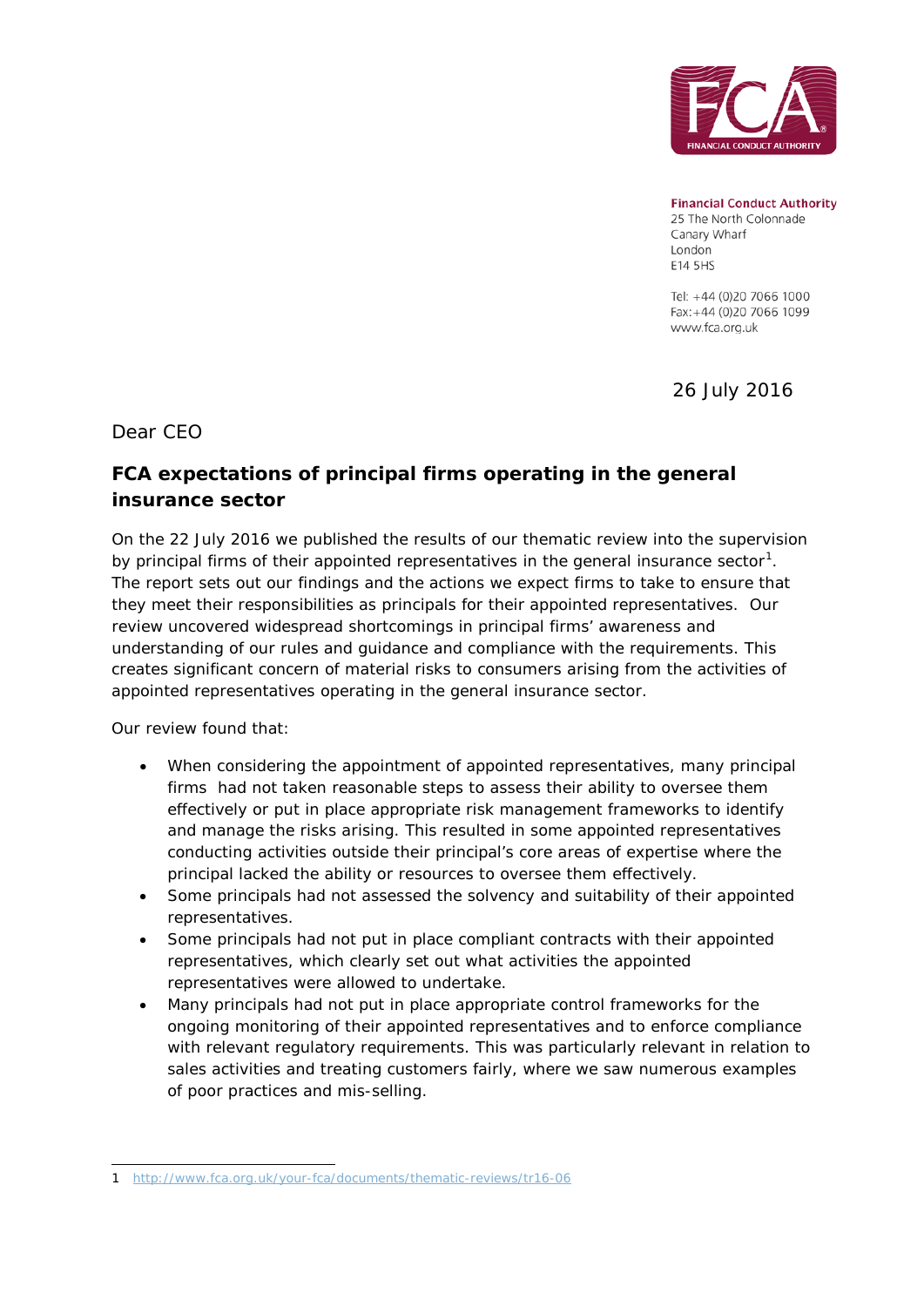To improve awareness, I am writing today to all principal firms operating in the general insurance sector. Given our significant concerns, we expect you to share this letter with your Board or equivalent, as we will consider these matters in any interactions with your firm.

## **Responsibility of a firm for its appointed representatives**

Our Handbook sets out the rules and guidance relating to appointed representatives and the continuing obligations of the principal firm. The main purpose of our rules and guidance is to place responsibility on the principal firm for seeking to ensure that its appointed representatives are fit and proper to deal with clients in its name, and to ensure that clients dealing with its appointed representatives are afforded the same level of protection as if they had dealt with the principal firm itself<sup>[2](#page-1-0)</sup>.

We place responsibility on the principal firm for the activities carried out by its appointed representative because an appointed representative is an exempt person carrying out regulated activities. The underlying legislation makes clear that: "The principal of an appointed representative is responsible, to the same extent as if the principal had expressly permitted it, for anything done or omitted by the representative in carrying on the business for which the prinicpal has accepted responsibility. $"$ <sup>[3](#page-1-1)</sup>

We treat an act or omission of the appointed representative, in respect of the business for which the principal has accepted responsibility, as the act or omission of the principal itself<sup>[4](#page-1-2)</sup>. Regardless of the supplementary commercial arrangements that may exist between the principal firm and the appointed representative, the principal has full responsibility (including for any liabilities that might arise) for ensuring that the appointed representative complies with our rules: a breach by the appointed representative is a breach by the principal firm. By way of example, where we identify examples of mis-selling within an appointed representative, it is the principal firm that we will contact in the course of any regulatory intervention. The principal will also be responsible from a regulatory perspective for resolving any issues identified and ensuring that any customers who have suffered detriment receive appropriate redress. It would then be a matter for the principal firm whether to look to its contractual arrangements with the appointed representative to make any appropriate recovery.

We expect you to be aware of and to meet your obligations, and to comply with the rules set out in the Handbook, particularly Chapter 12 of the Supervision Manual (SUP), Principles for Businesses (PRIN), Senior Management Arrangements, Systems and Controls (SYSC), Threshold Conditions (COND), Insurance: Conducts of Business Sourcebook (ICOBS) and Client money: Insurance mediation activity (CASS 5). There is further guidance on our expectations of principal firms and appointed representatives both generally, and specifically in relation to insurance intermediaries, contained on our website.<sup>[5](#page-1-3)[6](#page-1-4)</sup>

<span id="page-1-0"></span> <sup>2</sup> SUP12.1.3G

<span id="page-1-1"></span><sup>3</sup> Section 39 (3) and 39 (4) of the Financial Services & Market Act 2000;

<span id="page-1-2"></span><sup>4</sup> Sup 12.3.1G and SUP 12.3.2G

<span id="page-1-3"></span><sup>5</sup> https://shar.es/1Jp7AQ - Appointed representatives and networks

<span id="page-1-4"></span><sup>6</sup> https://shar.es/1Jpu00 - Appointed representatives and principals